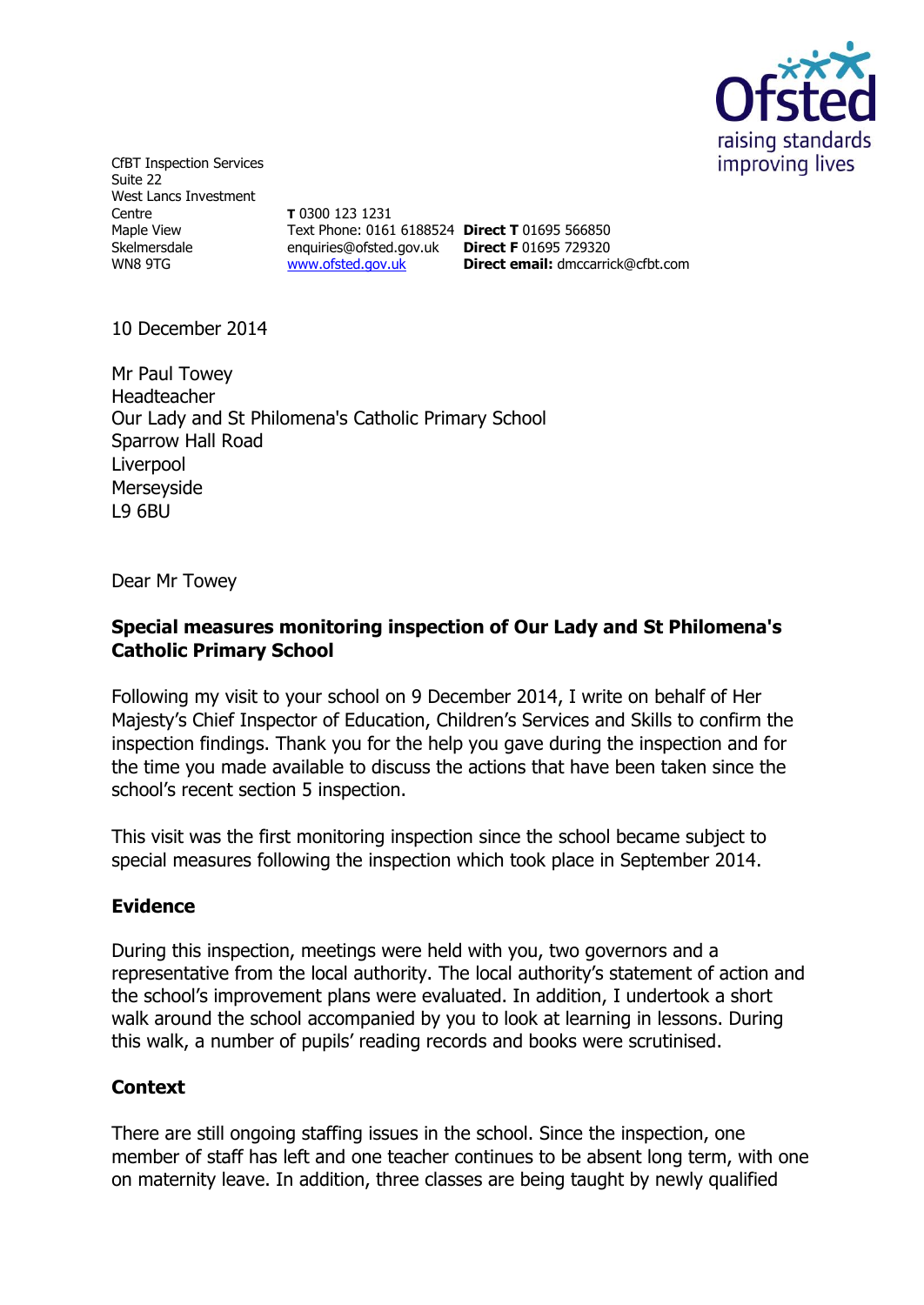

teachers. The school continues to be dependent on outside support, with an interim deputy headteacher and a consultant deputy assisting with the day-to-day management of the school.

## **The quality of leadership and management at the school**

The staff, governors and the local authority recognise and understand why the school was judged to need special measures. There is a clear understanding that a great deal of hard work is needed to ensure that the quality of education pupils receive is, at least, of a good standard. Although good intentions are clear, the pace at which improvements are being made is currently too slow and the actions being taken are not always clearly focused on direct improvements in the classroom. Staffing turbulence, including absenteeism, although improved, continues to blight progress and, as a result, improvements being initiated are very fragile. Inconsistencies across classes are still apparent.

There is emerging evidence to show that behaviour is being managed more effectively and pupils are getting fewer disruptions to their learning. Pupils observed were polite and courteous, and generally attentive in lessons. The atmosphere around the school was calm and purposeful despite the obvious distractions of the Nativity play dress rehearsals which were ongoing during the day.

Attendance, however, remains an issue and is, in fact, lower than previously. Although clear strategies to raise attendance and punctuality have been identified in the action plan, these are not being pursued rigorously enough to have had any discernible impact.

Currently, the school is very heavily reliant on outside support to maintain teaching and management structures. Although this may be essential in the short term, the school needs to become able quickly to show it can 'stand on its own two feet'. It is therefore paramount that management and staffing issues are resolved as a matter of urgency if the school is to make more rapid and sustained progress in the near future.

Only limited progress has been made in improving the quality of teaching. Systems are being put into place to monitor and record pupils' progress. This is enabling better diagnosis of pupils who are in danger of falling behind in their work and additional support to be targeted. However, as yet, this is not having a sufficient impact on raising achievement as teachers are not using this information sufficiently well to target resources and support on a day-to-day basis in lessons. There remains an over-reliance on 'booster' and intervention strategies to improve outcomes, especially in writing and mathematics. Tasks set in lessons are not always making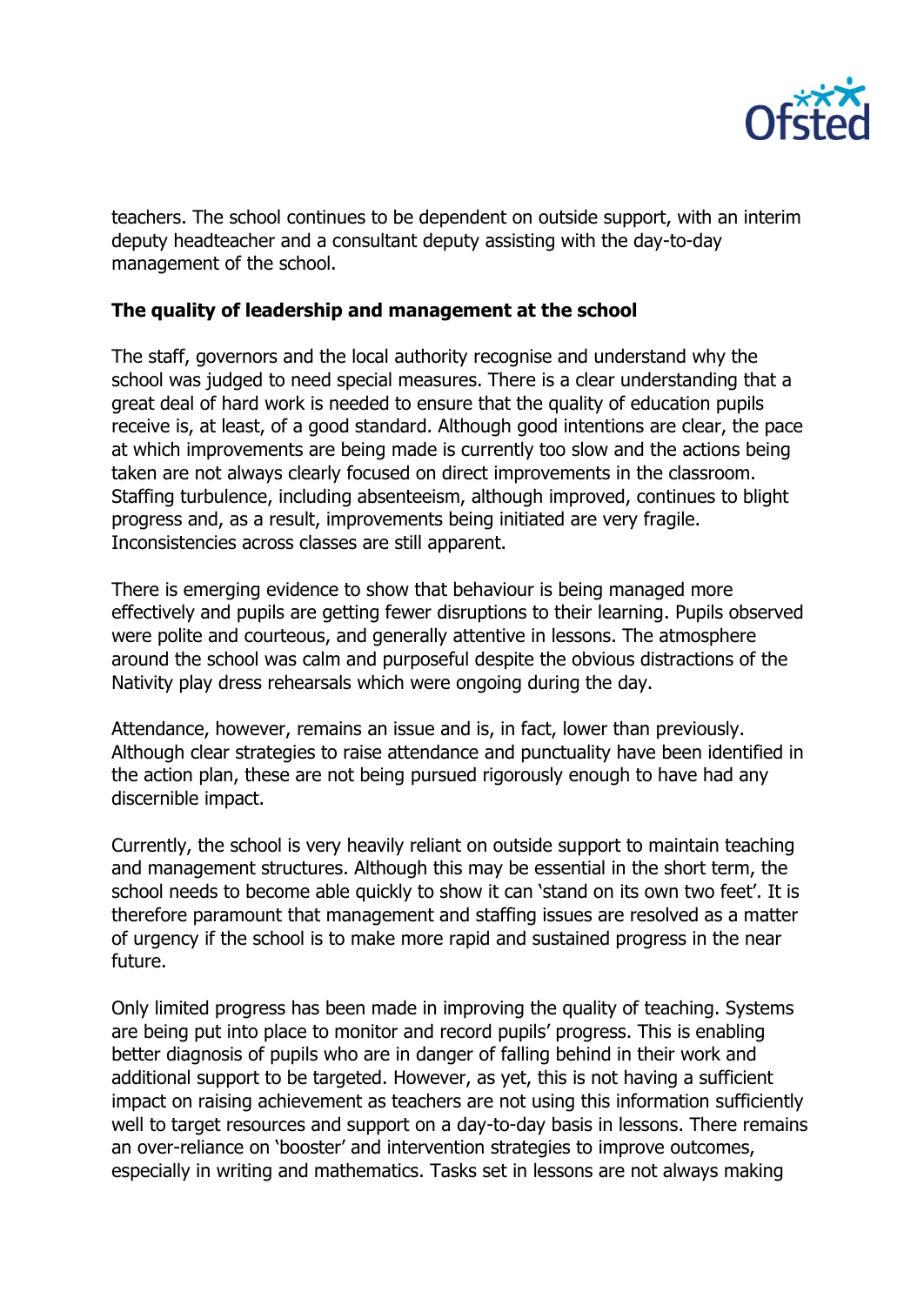

best use of appropriate resources to engage and stretch pupils. As a result, outcomes can be functional rather than creative. Lesson observations and monitoring of pupils' work are being conducted on a regular basis by the headteacher and senior leadership team, often assisted by the local authority advisers. These are helping to identify aspects of teaching that are weak but, as yet, there has been little direct impact on improving classroom practice. The majority of staff are new to the school and include three newly qualified teachers who need high-quality advice and support. There is little evidence to show that staff have received specific ongoing training to improve their classroom practice. Equally, there is a lack of understanding of where they can access the most appropriate resources or teaching ideas. The support and guidance provided by the various subject associations have not been utilised. In addition, little use is being made of websites such as STEM (science, technology, engineering and mathematics) or the NCETM materials (the National Centre for Excellence in the teaching of Mathematics), which would enhance and improve current classroom teaching.

Subjects are taught discretely, but teachers lack the subject knowledge and confidence to teach all of these well. As a result, what pupils experience varies across classes. For example, during our walk through lessons, it was evident that some pupils are reading regularly both in school and at home, have their books changed frequently and that this is managed and monitored well. However, this practice is not consistent across the school. Some classrooms have enticing and pleasant reading corners where pupils can relax and read in comfort; others are less welcoming. The school reading scheme does not meet the needs of all learners, particularly the most able. There is no library facility to provide choice or support the development of good reading habits. It is essential that tackling this reading deficit becomes a priority and actions should be firmly grounded in improving pupils' access to high-quality books in order to engender a real love of reading.

The school action plan needs to be revised as it is too broad and generic, particularly in those sections linked to the improvement of teaching and the development of management. Clear specific and manageable actions need to be embedded, which will directly improve practice in the classroom and lead to better outcomes for pupils. There is a strong focus on monitoring lessons and tracking pupils more purposefully but little evidence as to how to improve teachers' knowledge to enable them to teach with greater confidence across the full range of subjects.

Governors are aware of the inherent weaknesses in the school and are committed to pursuing a more active approach in challenging school leaders and making them fully accountable for progress. The reconstitution of the governing body and the appointment of several new governors with appropriate skills and experience have strengthened governance and there is emerging evidence of impact. Governors are